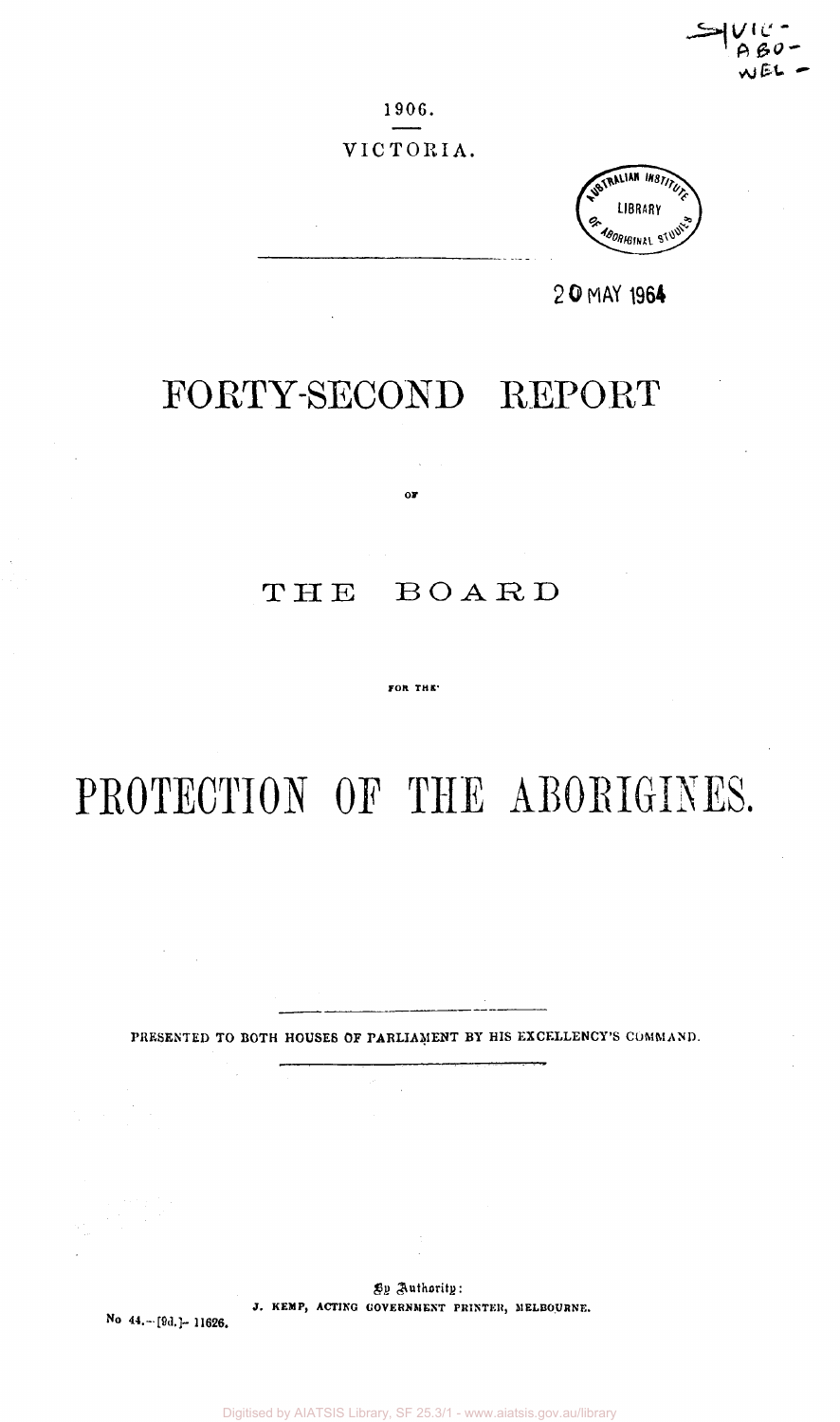# MEMBERS OF THE BOARD FOR THE PROTECTION OF ABORIGINES.

The Honorable the Chief Secretary, Chairman. H. P. Keogh, Esq., M.L.A., Vice-Chairman. Mrs. Anno F. Bon. W. Anderson, Esq. G. H. Bennett, Esq., M.L.A. The Honorable E. H. Cameron, M.L.A. F. R. Godfrey, Esq. W. E. Morris, Esq. The Honorable W. A. Watt, M.L.A.

#### **APPROXIMATE COST oF REPORT.**

|                                                 |                  |                  | AFFRUALMAIN COST OF ALLOAN. |                     |           |           |                     |                  |                  | $f$ s. d. |
|-------------------------------------------------|------------------|------------------|-----------------------------|---------------------|-----------|-----------|---------------------|------------------|------------------|-----------|
| Freparation-Not given.<br>Printing (400 copies) | $\bullet\bullet$ | $\bullet\bullet$ | $\bullet\bullet$            | $^{\bullet\bullet}$ | $\bullet$ | $\bullet$ | $^{\bullet\bullet}$ | $\bullet\bullet$ | $\bullet\bullet$ | 7.0.0     |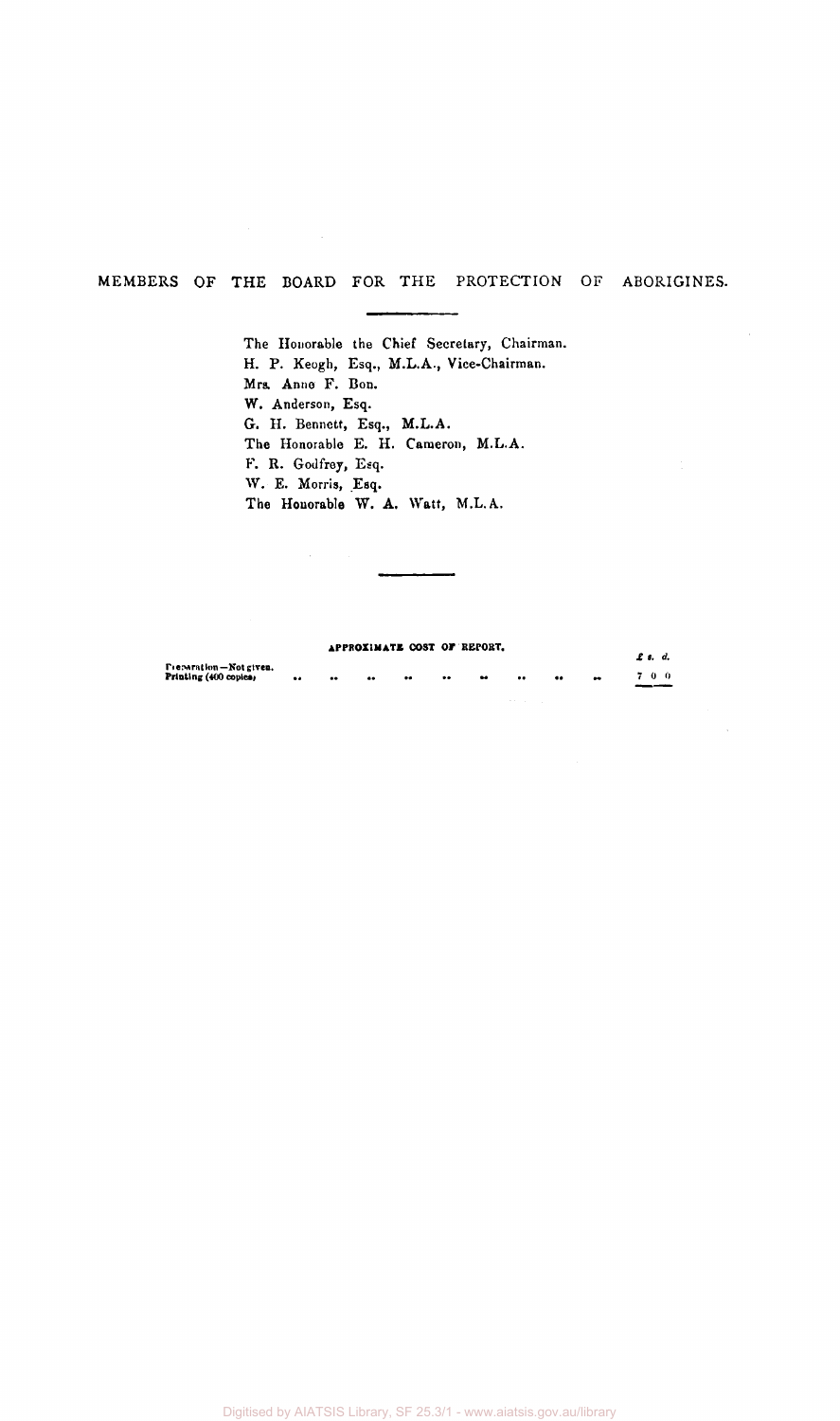# REPORT.

Melbourne, 27th September, 1906.

MAY IT PLEASE YOUR EXCELLENCY.

The Board for Protection of the Aborigines have the honour to submit for Your Excellency's consideration their Forty-second Report on the condition of the Aborigines of this State, together with the reports from the managers of the stations and other papers.

1. The Board have held eleven ordinary and three special meetings during the year.

2. The number of Aborigines under the care of the Board on the 30th June, 1906, was 275. The total number on the several stations and depots on that date and the average attendance at each during the year were as follows.:—

|                        | Station.  |           |          | Total.  |           | Average<br>Attendance. |
|------------------------|-----------|-----------|----------|---------|-----------|------------------------|
| Coranderrk             | $\ddotsc$ |           | $\cdots$ | <br>58  | $\ddotsc$ | 63                     |
| Lake Condah            |           | $\ddotsc$ |          | <br>51  | $\cdots$  | 34                     |
| Lake Wellington        |           | $\ddotsc$ |          | <br>41  |           | 39                     |
| Lake Tyers             | $\ddotsc$ |           |          | <br>52  |           | 45                     |
| Framlingham            |           |           |          | <br>21  | $\cdots$  | 21                     |
| $\bf Dep\^s$ ts —      |           |           |          |         |           |                        |
| Antwerp                | $\ddotsc$ | $\ddotsc$ |          | <br>5   |           |                        |
| Birchip                |           |           |          |         |           |                        |
| Goyura                 |           |           | $\cdots$ | <br>13  |           |                        |
| Koondrook              |           |           |          |         |           |                        |
| Mildura and District   |           | $\ddotsc$ |          | <br>15  |           |                        |
| Swan Hill and District |           |           |          | <br>13  |           |                        |
| Wahgunyah              | $\ddotsc$ |           |          | <br>4   |           |                        |
|                        |           |           |          |         |           |                        |
|                        | Total     |           |          | <br>275 |           |                        |
|                        |           |           |          |         |           |                        |

3. The returns of marriages, births, and deaths were as  $\text{follow:} \rightarrow$ 

|                        | Station.  |            |          | Marriages. |          | Births. |           | Deaths, |
|------------------------|-----------|------------|----------|------------|----------|---------|-----------|---------|
| Coranderrk             |           | $\sim$<br> |          |            | $\cdots$ | 5       | $\cdots$  | 5       |
| Lake Condah            | $\cdots$  |            | $\cdots$ |            |          |         |           |         |
| Lake Wellington        | $\ddotsc$ |            |          |            | $\cdots$ |         | $\ddotsc$ | 5       |
| Lake Tyers             |           |            |          |            | $\cdots$ |         | $\cdots$  |         |
| Teanlington and Lephne |           | $\cdots$   | .111     | التنتب     | asse.    |         | 1.117     | Ч.      |
|                        |           |            |          |            |          |         |           | .       |
| 安装 计内容                 | Totals    | $\cdots$   |          | 2          |          |         |           | -20     |
|                        |           |            |          |            |          |         |           |         |

4. Rations and clothing have been supplied to the Aborigines, and to those half-castes who were in distressed circumstances. Medical attendance and medicines have been provided when required.

5. The funds granted by Parliament for the use of the Aborigines have been carefully administered. Of the amount voted for the past year the sum of £34 9s. 1d. was unexpended. A tabulated statement showing the amount expended in administering to the wants of the natives for the past sixteen years is **appended.**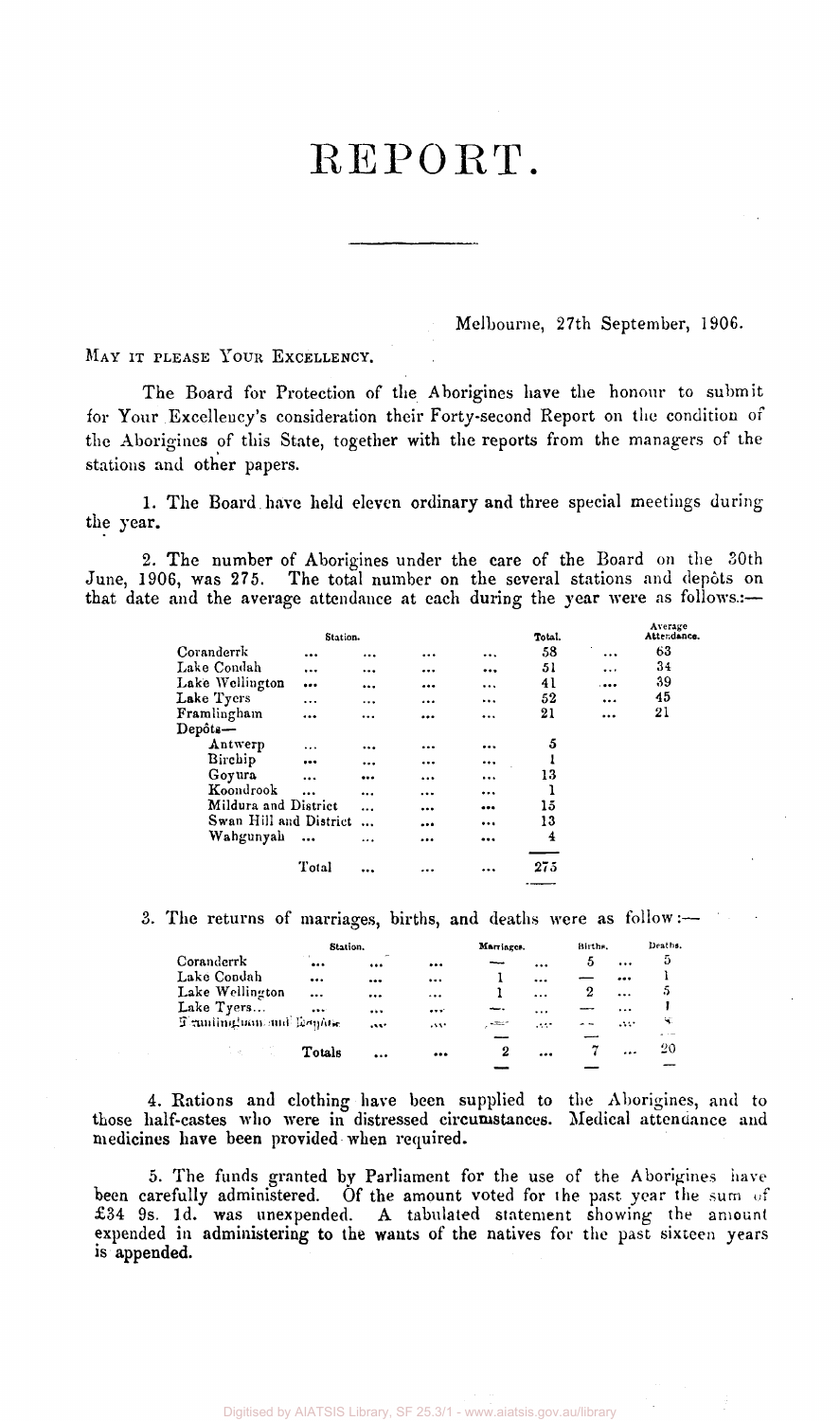| Year. |           | Amount Voted. |             |             | Amount Expended. |                |          | Unexpended Vote. |                  |    | Revenue from Sale of<br>Produce, &c., paid into .<br>Treasury. |              |          | Net Cost of Board. |                  |     |
|-------|-----------|---------------|-------------|-------------|------------------|----------------|----------|------------------|------------------|----|----------------------------------------------------------------|--------------|----------|--------------------|------------------|-----|
|       |           | £             | в.          | d,          | £                | \$.            | d.       | £                | 8.               | d. | £                                                              | s.           | d.       | £                  | s.               | d.  |
| 1891  | $\cdots$  | 8,883         | $\mathbf 0$ | $\Omega$    | 8,692            | 4              | 5        | 190-             | -15              |    | 1,051                                                          | 3            | 5        | 7,631              |                  | 0   |
| 1892  |           | 7,800         | $\Omega$    | $\Omega$    | 6.745            | 6              | 7        | 1,054 13         |                  | 5  | 1,124                                                          |              | 3        | 5.621              | 5                | 4   |
| 1893  | $\ddotsc$ | 6,788         | $\theta$    | $\Omega$    | 5,578            | $\Omega$       | 5        | 1,208            | -19              |    | 487                                                            | $\Omega$     | 3        | 5,091              | $\mathbf{0}$     | 2   |
| 1894  |           | 5,600         | $\Omega$    | $\Omega$    | 5,596            | $\overline{7}$ | 10       | 3                | 12               | 2  | 414                                                            | 2            | S        | 5,182              | 5                | 2   |
| 1895  | $\cdots$  | 5,630         | $\mathbf 0$ | 0           | 5,515            | 19             | -9       | 114              | $\Omega$         | 3  | 560.                                                           | -15          | 4        | 4.955              | 4                | 5   |
| 1896  |           | 5,501         | $\Omega$    | $_{0}$      | 5,459            | 17             | 3        | 41               | 2                | 9  | 409                                                            | 10           | 6        | 5,050              | û                | 9   |
| 1897  | $\cdots$  | 5,497         | $\Omega$    | $\bf{0}$    | 5,407.           | 7              | 5        | 89               | 12               |    | 442                                                            | 11           | 7.       | 4,964              | 15.              | -10 |
| 1893  | $\cdots$  | 5,515         | 0           | O           | 5,451 14         |                | 10       | 63               | 5                | 2  | 215                                                            | -10          | $\Omega$ | 5,236              | 4                | 10  |
| 1899  | $\cdots$  | 5,523         | $\bf{0}$    | $\Omega$    | 5.080            | 17             | 4        | 442              | $\boldsymbol{2}$ | 8  | 301                                                            | 13           |          | 4,779              | $\ddot{\bullet}$ | 3   |
| 1900  | $\cdots$  | 5,483         | 0           | 0           | 4,845            | $\bf{0}$       | 4        | 639              | 19               | 8  | 181                                                            | 14           | 6        | 4,663              | 5.               | -10 |
| 1901  | $\cdots$  | $5,300$ .     | $\mathbf 0$ | 0           | 4,704            | 12             | 9        | 595              |                  | 3  | 326                                                            | 10           | 11       | 4,378              |                  | 110 |
| 1902  |           | 5,182         | $\bf{0}$    | 0           | 4.633            | 7              | 7        | 545              | 12               | 5  | 431                                                            | 5            | 3        | 4,202              | 2                | 4   |
| 1903  |           | 4,870         | $\mathbf 0$ | $\Omega$    | 4.810            | 4              | 7        | 59               | 15               | 5  | 630                                                            | 11           | 4        | 4,179              | 13               | 3   |
| 1904  |           | 4,703         | $\Omega$    | $\Omega$    | 4,406            | 15             | 9        | 296              | 4                | 3  | 622                                                            | 18           | 9        | 3,783.             | $\frac{17}{2}$   | 0   |
| 1905  | $\cdots$  | 4.569         | 0           | $\mathbf 0$ | 4,152            | 18             | $\Omega$ | 416              | 2                | 0  | 354 16                                                         |              | 3        | 3,798              |                  | 9   |
| 19.36 | $\cdots$  | 4,359         | $\theta$    | 0           | 4,324 10         |                | 11       | 34               | 9                |    | 359                                                            | $\mathbf{u}$ | Ð        | 3.964              | 19               | 6   |

STATEMENT OF AMOUNTS VOTED BY PARLIAMENT, OF REVENUE RECEIVED, AND OF NET COST<br>of Board from 1801 to 1906.

6. A detailed statement of the expenditure in connexion with each station is given in Appendix VII.

7. The revenue received and paid into the Treasury was as follows :—

| From Coranderrk-         |                         |          |          |                       |  |
|--------------------------|-------------------------|----------|----------|-----------------------|--|
| Sale of Stock            | $\cdots$                | $\cdots$ |          | £117 10 $0$           |  |
| $H$ ops                  | $\bullet\bullet\bullet$ |          | $\cdots$ | $238 \quad 1 \quad 5$ |  |
| Framlingham-Grazing Fees |                         | $\cdots$ | $\cdots$ |                       |  |
|                          | Total                   | $\cdots$ | $\cdots$ | £359115               |  |

8. The areas of land reserved for the use of the aborigines are as follow :-

|                |                 |                                                                  |              |                  |           |          | $\Delta$ cres. |
|----------------|-----------------|------------------------------------------------------------------|--------------|------------------|-----------|----------|----------------|
|                |                 |                                                                  |              |                  | $\ddotsc$ | $\cdots$ | 2.400          |
| $\bullet$      |                 |                                                                  |              |                  |           |          | 2,050          |
| $\cdots$       |                 |                                                                  | $\cdots$     | $\cdots$         | $\cdots$  | $\cdots$ | 4,000          |
|                |                 | $\cdots$                                                         |              | $\cdots$         |           |          | 860            |
| $\cdots$       |                 | $\cdots$                                                         |              | $\cdots$         | $\cdots$  |          | 20             |
| $\cdots$       |                 |                                                                  |              |                  |           | $\cdots$ | 2,000          |
| $\cdots$       |                 | $\cdots$                                                         |              |                  | $\ddotsc$ |          | $-548$         |
| $\cdots$       |                 |                                                                  |              | $\cdots$         |           | $\cdots$ | 620            |
| Lake Moodemere |                 |                                                                  |              |                  | $\cdots$  |          | 21             |
|                |                 |                                                                  |              |                  |           |          |                |
|                |                 |                                                                  |              |                  |           |          |                |
|                |                 |                                                                  |              |                  |           |          | 12,520         |
|                | Lake Wellington | <br><br>$\cdots$<br>$\cdots$<br>$\cdots$<br><br><br><br>$\cdots$ | $\cdots$<br> | <br>$\cdots$<br> | <br>      |          | $\ddotsc$      |

Several of the above-named areas, being no longer required for the aborigines, steps have been taken to have the reservation revoked of the following:—Colac, 20; Duneed, 1 ; Gayfield, 2,000 ; Tallageira, 620.

9. The education of the children has been carefully attended to, and the progress made in that connexion has been highly satisfactory, especially at Coranderrk, Lake Tyers, and Lake Wellington. At Lake Condah the State school is only a half-time one, and consequently the children there are more backward in their education than at stations where there are full-time schools.

10. The Board have under consideration the amalgamation of certain stations, which, when effected, will considerably reduce the cost of management. The interests of the aborigines will receive careful attention, and their transfer arranged so that no hardship will be felt.

I have the honour to be,

Your Excellency's most obedient servant,

H. P. KEOGH,

His Excellency Vice-Chairman.

The Honorable- Sir Reginald Arthur J. Talbot, K.C.B., &c, &c, &c, &c.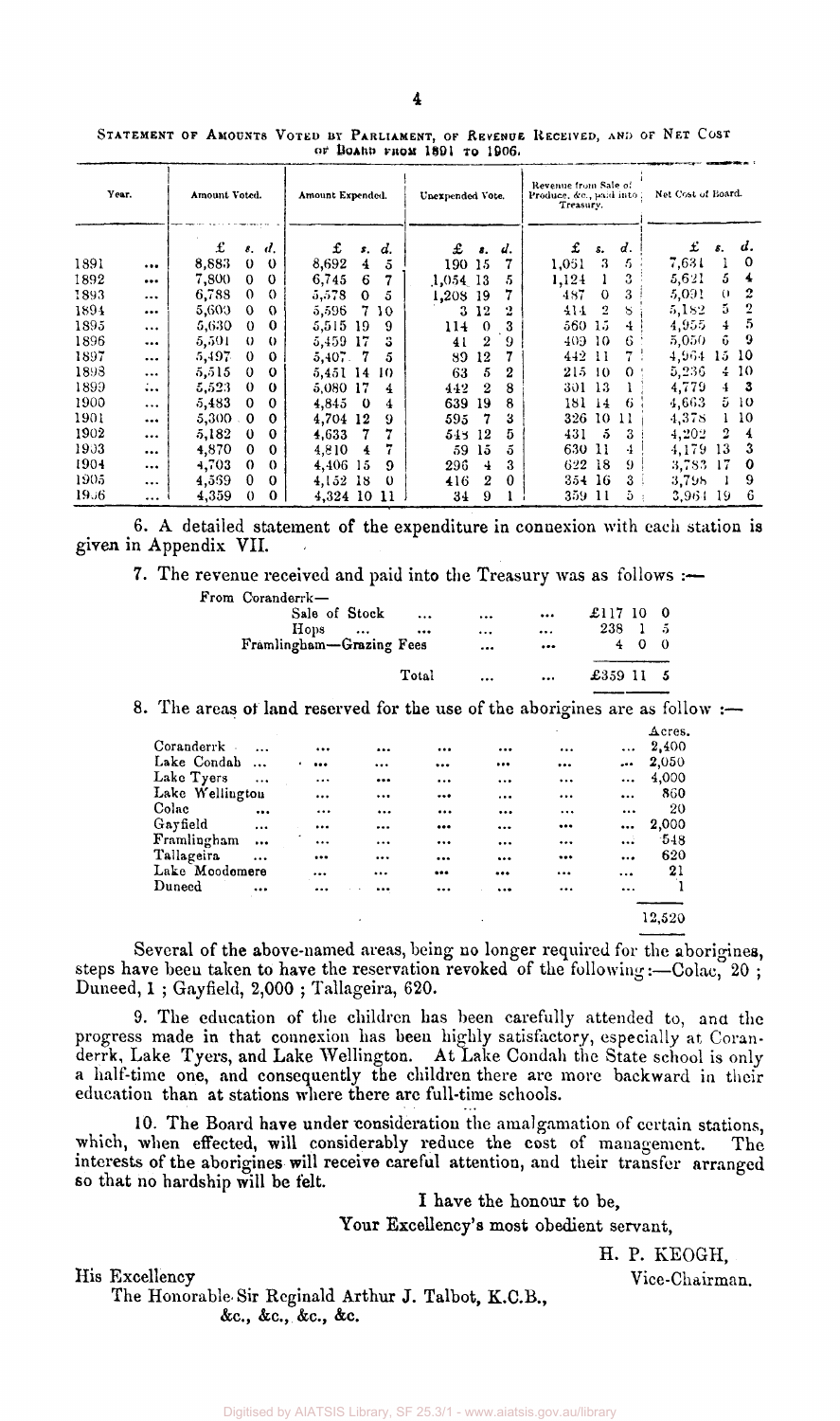# APPENDIX I.

## Coranderrk Aboriginal Station,

4th July, 1906.

SIR,

I have the honour to forward you my Annual Report of this station for the year ended 30th June, 1906.

1. The highest number of blacks and half-castes on the station was 66. The average daily attendance 63, and the number living on the station during each month of the year has been as follows :—

| 1905.     |                      |                      | Highest. Lowest. |      | 1906.                          |          | Highest. Lowest. |          |      |
|-----------|----------------------|----------------------|------------------|------|--------------------------------|----------|------------------|----------|------|
| July      | $\ddot{\phantom{a}}$ | $\ddotsc$            | 65<br>$\ddotsc$  | -65  | January<br>                    |          | 66               | $\cdots$ | -64  |
| August    | $\cdots$             | $\ddot{\phantom{a}}$ | 64               | -64  | February<br>$\cdots$           |          | 64.              | $\cdots$ | -63  |
| September | $\cdots$             | $\cdots$             | 64<br>$\cdots$   | - 64 | March<br>$\ddotsc$<br>$\cdots$ | $\cdots$ | 64.              | $\cdots$ | - 64 |
| October   |                      |                      | 65<br>$\cdots$   | - 64 | April<br>$\ddotsc$<br>         |          | 62               | $\cdots$ | -61  |
| November  |                      | $\cdots$             | 63<br>$\cdots$   | -63  | May<br>$\cdots$<br>            | $\cdots$ | 60               | $\cdots$ | - 57 |
| December  |                      | $\cdots$             | 64<br>$\cdots$   | -64  | June<br>                       | $\cdots$ | 53               |          | -58  |

2. The number of half-castes residing on the station is fourteen, but four boys should shortly go out to situations, which will reduce the number to ten, who do not come under the operation of the Act relating to half-castes.

The number of blacks is 58.

It is necessary to keep the young half-castes away from the stations as much as possible, as it is neither good for them nor the blacks to have them " **loafing" about** 

*(b)* **BIRTHS.** 

| Date.<br>Sex.      |          |    | Name.                    |          |          | Parents' Names.                                | Colour.              |              |
|--------------------|----------|----|--------------------------|----------|----------|------------------------------------------------|----------------------|--------------|
| 12th October, 1905 | $\cdots$ | М. | Frank Leslie<br>$\cdots$ |          | $\cdots$ | Jacob Harrison<br>Lizzie Harrison              | <br>                 | <b>Black</b> |
| 3rd December, 1905 | $\cdots$ | F. | Margaret Alice           | $\cdots$ | $\cdots$ | W. Robinson<br>C. Robinson                     | $\cdots$<br>$$       | Do.          |
| 13th January, 1906 | $\cdots$ | F. | Grace Adeline            |          | $\cdots$ | E. Foster<br>$\cdots$<br>R. Foster<br>$\cdots$ | <br>                 | Do.          |
| 6th February, 1906 | $\cdots$ | F. | Alice Florence           | $\cdots$ | $\cdots$ | A. White<br>$\cdots$<br>D. White<br>$\cdots$   | $\cdots$<br>$\cdots$ | Do.          |
| 1st May, 1906<br>  |          | М. | Robert Frederick         |          |          | Wm. King<br>$\cdots$<br>B. King<br>$\cdots$    | $\cdots$<br>,        | Do.          |

(c) DEATHS.

| Date.                                                                                                               | Sex.                       | Name.                                                                                                                 | Colour.                                                                                      |                                                                                            | Cause of Death.                                              | Age.                                                          |
|---------------------------------------------------------------------------------------------------------------------|----------------------------|-----------------------------------------------------------------------------------------------------------------------|----------------------------------------------------------------------------------------------|--------------------------------------------------------------------------------------------|--------------------------------------------------------------|---------------------------------------------------------------|
| 17th January, 1906<br>23rd January, 1906<br>11th February, 1906<br>31st March, 1906<br>15th April, 1906<br>$\cdots$ | м.<br>F.<br>F.<br>F.<br>М. | Frank L. Harrison<br>Margaret A. Robinson<br>Christina Robinson<br>Louisa Russell<br>$\ddotsc$<br>Cameron E. Robinson | Black<br>$\cdots$<br>Do.<br>$\cdots$<br>Do.<br>$\ddotsc$<br>Half-caste<br>Black<br>$\ddotsc$ | Gastro enteritis<br>Anthrepsia<br><br>Phthisis<br>$$<br>Tuberculosis<br><br>Meningitis<br> | $\cdots$<br><br><br>$\cdots$<br><br><br><br>$\cdots$<br><br> | 3 months.<br>7 weeks.<br>$30$ vears.<br>59 years.<br>3 уеаго. |

3. On Sundays and week-day mornings short religious services have been regularly held, also Sunday school for the children, and with one or two exceptions, were well attended.

4. The children of school age still continue to attend the State school, and, I am pleased to say, make satisfactory progress in the various subjects taught.

5. The land reserved for the use of the natives consists of about 2,000 acres, but I should mention that about one-third of it is frequently flooded during the winter months. It is divided into twelve paddocks, varying in size from about 6 acres to 300 acres.

6. With regard to cultivation, we have generally about 30 acres under crop of oats, wheat, potatoes, and hops, and, although the last season was not good, we harvested a fairly good crop all round.

We sold hops to the amount of  $\mathcal{L}238$  is.  $5d$ , and cattle to the amount of  $\mathcal{L}117$  ios. Total,  $\text{\emph{£}}355$  11s. 5d., which was paid into the Treasury.

7. The stock consists of the following, namely:—52 cows, 11 calves, 28 heifers, 40 steers, 2 bulls, 6 working bullocks, and 12 horses. Total, 151.

On. an average, about twelve cows are milked daily for the use of the whole station. Several families milk a cow for themselves, and any family can do so who will attend to the milking regularly early every morning. The number and kinds of cattle that have been killed for meat is as follows :-24 steers, 6 cows, and 1 heifer. Total 31.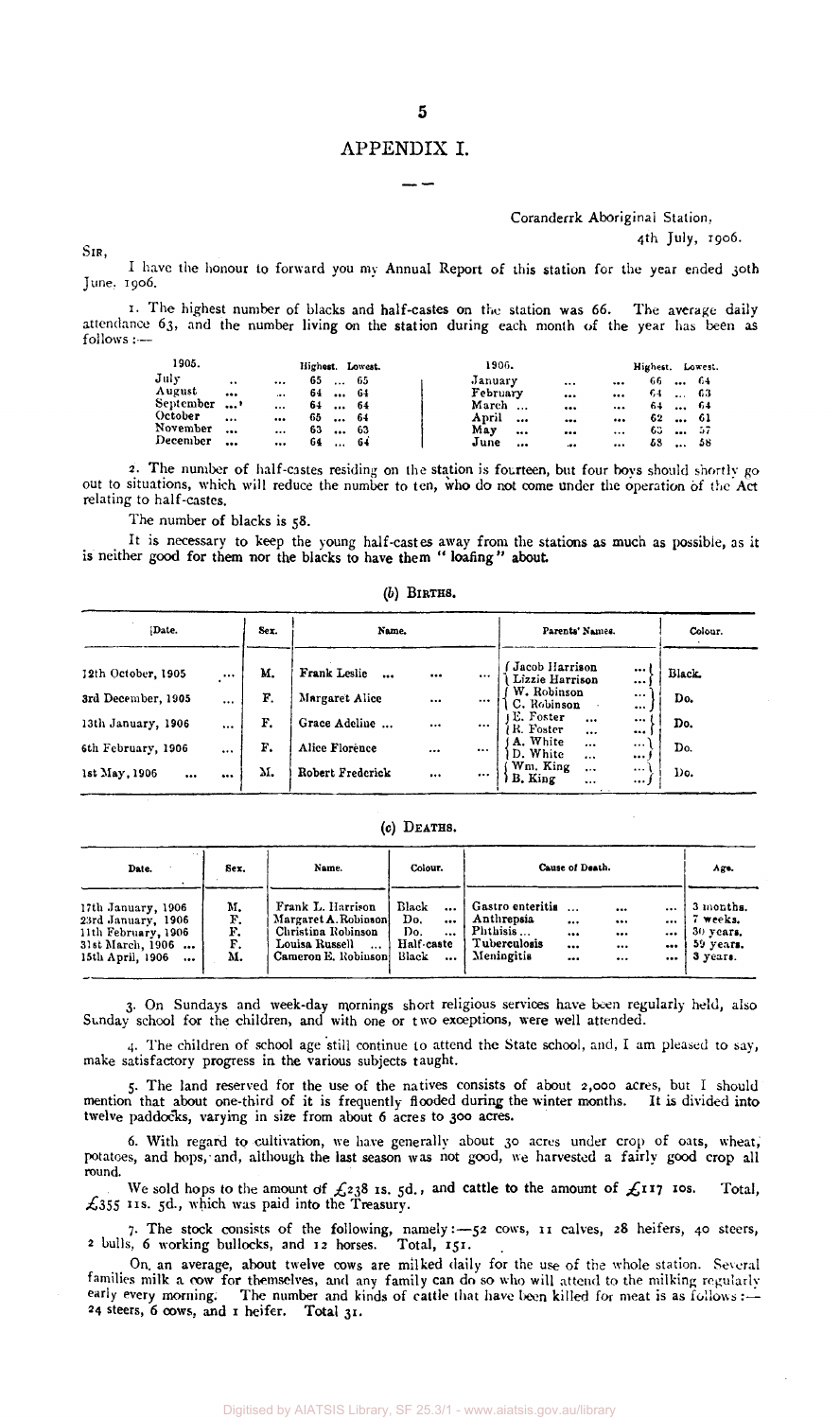7A. The number of houses is 21, besides the hop kiln, stable, workshop, and other necessary outbuildings. All the houses, except two, are occupied and fairly well kept in order by the people. I wish, however, to mention that the weatherboard buildings should have a good coat or two of paint as soon as convenient, to preserve the wood from decay, as well as improve the appearance. Some of them would be more comfortable with a little more furniture, but it is not good for the natives to have over much, as they soon damage and destroy it for want of proper use and care.

8. The work of the' farm and station is all done by the able-bodied men, for which they receive a small payment in money, besides rations, clothing, and medical attendance, &c. The men also earn a considerable amount of money, particularly in the summer months, By the sale of boomerangs, and other weapons, to visitors, so also do the women by the sale of baskets which they make from grass.

9- The natives have no need now to spend much time in hunting for native game for food, as they are well and regularly supplied with all the necessaries of life.

10. Occasionally we have some trouble through the men getting intoxicating drink, and there is great difficulty in preventing them doing so, as they will not tell how or where they obtain it.

11, On behalf of the natives, I have to thank the Secretary and Board for the prompt attention and continued liberality with which all things necessary for the comfort and well-being of the people have been supplied.

The Secretary, B.P.A., Melbourne. I have the honour to be, Sir, Your obedient servant, JOSEPH SHAW.

## APPENDIX II.

#### Mission Station, Lake Condah, Milltown, 27th July, .1906.

SIR,

In compliance with your request of the 19th inst., I have the honour to forward my Annual Report on the state and condition of the Aborigines under my charge for the year ended 30th June, 1906.

1. The attendance during the past twelve months was as follows:-

| 1905.                  |           |          |    | 1906.    |           |                         |                          |     |
|------------------------|-----------|----------|----|----------|-----------|-------------------------|--------------------------|-----|
| July<br>$\overline{a}$ |           |          | 34 | January  | $\ddotsc$ |                         |                          | 35  |
| August<br>$\cdots$     |           |          | 32 | February |           |                         |                          | -35 |
| September              | $\cdots$  |          | 32 | March    |           |                         | $\overline{\phantom{a}}$ | -33 |
| October<br>            |           |          | 32 | April    | $\cdots$  | $\bullet\bullet\bullet$ |                          | -35 |
| November               |           |          | 34 | Mav      |           | $\cdots$                |                          | 38  |
| December               | $\bullet$ | $\cdots$ | 38 | June     |           | $\cdots$                |                          | 35  |
|                        |           | .        |    | .        |           |                         |                          |     |

Total number belonging to the station, 51.

2. Number of marriages, births, and deaths.

#### *(a)—*MARRIAGES.

| Date.                 |                                              |                       | Names.               |                      |              | Colour.        |
|-----------------------|----------------------------------------------|-----------------------|----------------------|----------------------|--------------|----------------|
| 8th May, 1906<br><br> | <i>(Daniel Cortwine)</i><br>Catherine Turner | $\cdots$<br>$\ddotsc$ | $\cdots$<br>$\cdots$ | $\cdots$<br>$\cdots$ | <br><br><br> | Black<br>Black |

*(b)* BIRTHS. Nil.

|  | (c) DEATH. |
|--|------------|
|--|------------|

| Date.               | Sex. | Name.          | Colour.        | Cause.                              | Age.      |
|---------------------|------|----------------|----------------|-------------------------------------|-----------|
| 30th December, 1905 | М.   | Patrick McDuff | $\ldots$ Black | Consumption<br>$\cdots$<br>$\cdots$ | 20 усага. |

3. Religious instruction was imparted daily and church services were held twice every Sunday, also Sunday school for the children, all of which were well attended.

4. The day school is a half-time one, but as the attendance has increased considerably, I would recommend that a full-time school be opened again. The progress made by the children would also be greater if a full-time school were kept.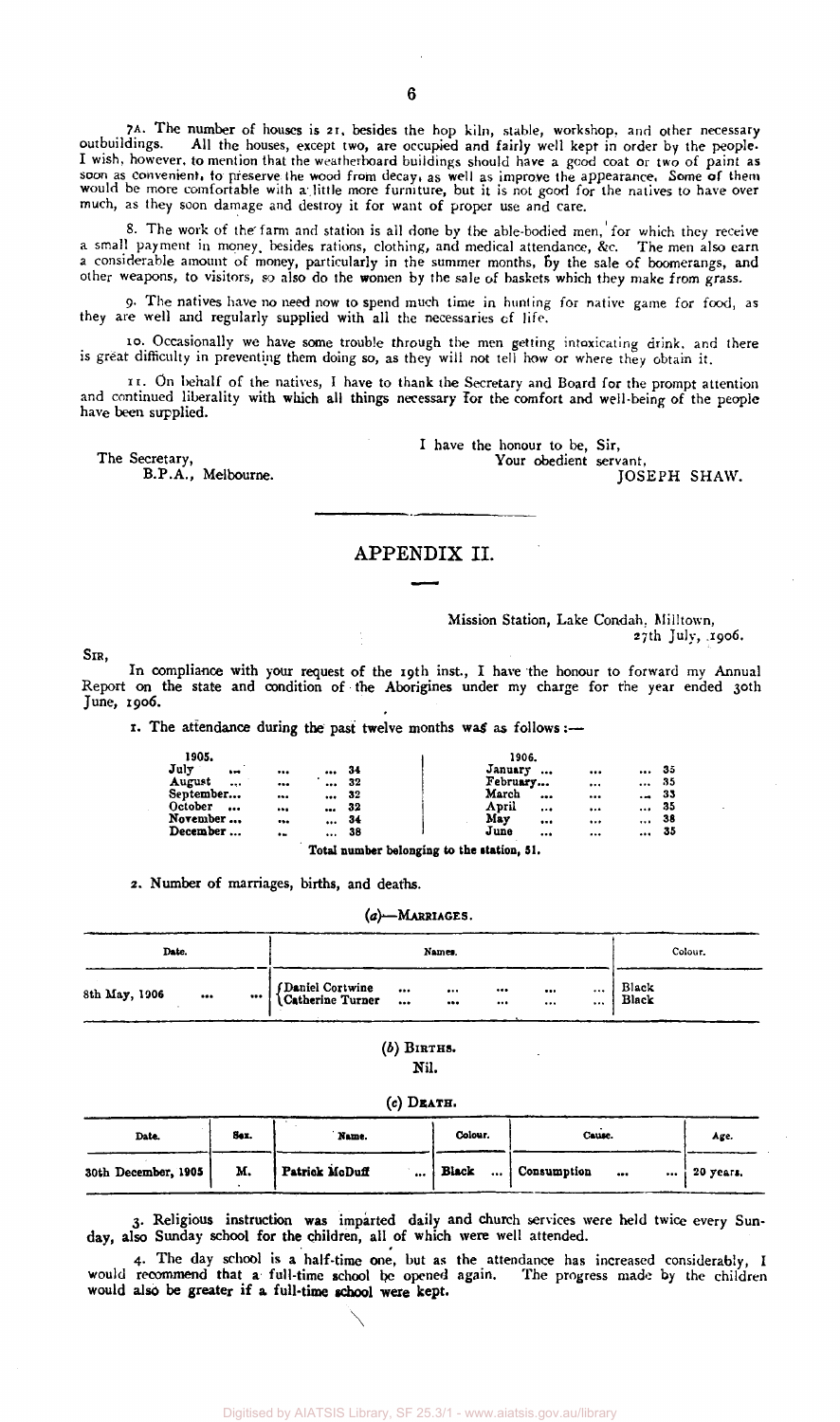5. The land belonging to the station is the same as before, viz., 2,000 acres. Part of this is almost valueless, as it is very poor and overgrown with stringybark suckers, owing to the Frequent recurrence of bush fires, while it should also be noted that the flat, consisting of about 300 acres, is liable to be flooded at any time, and at the present moment there are several feet of water all over it, rendering it quite useless for pasturing stock, until the flood subsides. The whole reserve is fenced in and subdivided into different padocks for rearing stock, and for cultivation as far as practicable. We had 14 acres under crop for hay. Seven acres were on the hilly land, but the wet winter weather completely destroyed all prospects of getting any hay, and, unfortunately, when the other 7 acres could he put in in the flat, the dry season set in at once, so that this also came to nothing. I never experienced anything like it here for the last 30 years. A new paddock was laid out and fenced in and put under cultivation and so far the crop of oats for hay looks fairly promising. An additional fence was also erected to enclose some ground outside of the cemetery, and the approach to the latter is now from the road, so that the last resting place of the natives will be undisturbed, whatever the future of the reserve may be.

6. The stock on hand is as follows:—Cows, 32; calves, 26; heifers, 27; steers, 29; bull, 1; ewes, 47 lambs, 15; ram, 1; horses, 7.

7. The total income from the land from all sources, apart from the value of stock killed for the supply of meat during the past year, was as follows:-

|                                                                            | Income.<br><b>r</b> . d. |                                              |                                              |       |                                       |    |                                                                               |                                                                           | EXPENDITURE.                                                             |                                          |          |                   |                    |
|----------------------------------------------------------------------------|--------------------------|----------------------------------------------|----------------------------------------------|-------|---------------------------------------|----|-------------------------------------------------------------------------------|---------------------------------------------------------------------------|--------------------------------------------------------------------------|------------------------------------------|----------|-------------------|--------------------|
| Balance, 1st July, 1905<br>Wool<br>$\cdots$<br>Hides and Skins<br>Sundries | <br>                     | $\cdots$<br>$\cdots$<br>$\cdots$<br>$\cdots$ | $\cdots$<br>$\cdots$<br>$\cdots$<br>$\cdots$ |       | 7631<br>$10 \ 17 \ 4$<br>10153<br>500 |    | General<br>Wages<br>$\ddotsc$<br>Ment<br>$\cdots$<br>Miscellancous<br>Balance | $\bullet \bullet \bullet$<br>$\overline{\phantom{a}}$<br>$\cdots$<br><br> | $\cdots$<br>$\cdots$<br>$\cdots$<br>$\cdots$<br>$\overline{\phantom{a}}$ | $\ldots$<br>$\cdots$<br><br>$\cdots$<br> | 41       | 866<br>901<br>747 | s, d.<br>36, 16, 9 |
| Total                                                                      |                          | $\cdots$                                     |                                              | 10215 |                                       | 84 | Total                                                                         |                                                                           |                                                                          | $\cdots$                                 | $102-15$ |                   | -84                |

S. The buildings are the same in number as last year, viz.. 25, inclusive of church, school, and mission house.

9. The men were employed in fencing, grubbing, and clearing ground, gardening, carting firewood, splitting posts, and carpentering.

10. Instead of hunting native game, the blacks are kept busy digging rabbit-burrows, and trapping rabbits and foxes.

11. The health and conduct of the people were fair, and no special case of drunkenness occurred. 12. We have no half-castes resident here at present, except such as are—owing to age and being married to full blacks—exempt from the Act relating to half-castes.

13. The rations and supplies of clothing were liberal, and of good quality, and I desire to thank the Board for Protection of Aborigines for them on behalf of the aboriginal residents of this station.

I have the honour to be, Sir,

Your obedient servant,

Mr. Wm. J. Ditchburn, J. H. STAHLE. Acting Secretary, B.P.A., Melbourne.

# APPENDIX III.

### Ramahyuck Mission Station,

9th July, 1906.

#### SIR,

I have the honour to forward to you the annual report on the work and progress among the Aborigines at this station, from the 1st July, 1905, to the 30th June, 1906, from which you will observe that the number of blacks is constantly decreasing, but that, on the whole, fair progress has been made on the station.

1. The attendance of the people has been as follows :-

|                 |          | 1905.    |                |          |               |                 | 1906.    |          |                |          |               |  |  |  |
|-----------------|----------|----------|----------------|----------|---------------|-----------------|----------|----------|----------------|----------|---------------|--|--|--|
| $\mathbf{Julv}$ |          |          | Highest.<br>44 |          | Lowest.<br>39 | January         |          |          | Highest.<br>33 | $\cdots$ | Lowest.<br>32 |  |  |  |
| August          | $\cdots$ |          | 45             | $\cdots$ | 41            | February        | $\cdots$ | $\cdots$ | 36             | $\cdots$ | 36            |  |  |  |
| September       |          |          | 45             | $\cdots$ | 42            | March           |          |          | 39             |          | 35            |  |  |  |
| October         | $\cdots$ | $\cdots$ | 44             |          | 42            | Anril           |          | $\cdots$ | 40             |          | 39            |  |  |  |
| November        |          | $\cdots$ | 46             |          | 40            | May<br>$\cdots$ |          | $\cdots$ | 35             | $\cdots$ | -34           |  |  |  |
| December        |          | $\cdots$ | -12            | $\cdots$ | 40            | June            |          |          | -30            | $\cdots$ | 27            |  |  |  |

| $(b)$ MARRIAGE. |
|-----------------|
|                 |

| Date.           | Name.                                                 | Age.                                         | Colour.          |
|-----------------|-------------------------------------------------------|----------------------------------------------|------------------|
| October 5, 1905 | Braggin Scott<br>Sarah Moffat<br>$\cdots$<br>$\cdots$ | 29 years<br>$\cdots$<br>19 years<br>$\cdots$ | Black.<br>Black. |

**7**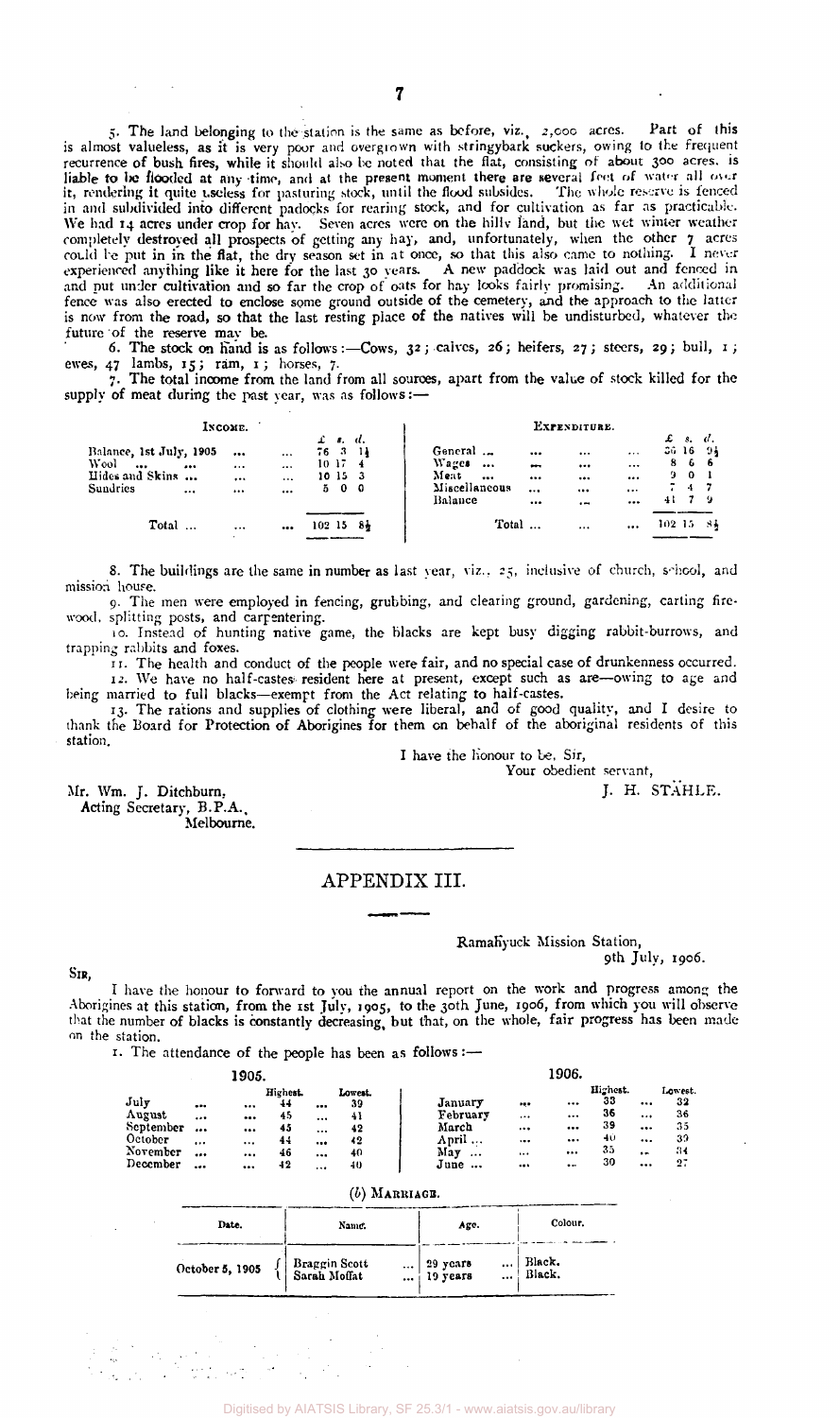(c) BIRTHS.

| Date.                                 | Name.                                          | Sex. | Parents.                     | Colour.                              |
|---------------------------------------|------------------------------------------------|------|------------------------------|--------------------------------------|
| 29th August, 1905<br>17th March, 1906 | Louise Magdalene<br>  Meta Combe<br>$\sim 100$ |      | $\ldots$ F. F. Eliza Edwards | $\cdots$ Black.<br>$\cdots$   Black. |

 $(d)$  DEATHS.

| Date.                                                                                                     | Sex.                       | Name.                                                                                    | Colour.                                                                         | Cause of Death.                                                                                                                                                                                         | Aze.                                                                               |
|-----------------------------------------------------------------------------------------------------------|----------------------------|------------------------------------------------------------------------------------------|---------------------------------------------------------------------------------|---------------------------------------------------------------------------------------------------------------------------------------------------------------------------------------------------------|------------------------------------------------------------------------------------|
| 10th October, 1905<br>10th December, 1905<br>10th December, 1905<br>15th January, 1906<br>9th March, 1906 | M.<br>м.<br>F.<br>М.<br>F. | Phillip Pepper<br>George O'Rourke<br>Elien O'Rourke<br>Hamilton Moffat<br>Muriel Edwards | Half-caste<br>Half-caste<br>Haif-caste<br>Black<br>$\cdots$<br>$\ldots$   Black | Consumption<br>$\cdots$<br>Inflammation of Bowels<br>$\cdots$<br>Heart Failure<br>$\cdots$<br>$\cdots$<br>Sunstroke<br>$\cdots$<br>$\cdots$<br><b>Gastric Fever</b><br>$\ddot{\phantom{a}}$<br>$\cdots$ | $\ldots$ 31 years.<br>$10 \text{ days}$ .<br>$25$ years.<br>9 months.<br>7 months. |

2. The religious services every day, and especially the regular Sunday meetings, as well as Sunday school, have been well attended at all times during the year.

3. The school for the few aboriginal children residing on the station is still carried on by Mr. Geissler, the Board's appointed teacher, with fair success, and is of very important use to the children.

4. The quantity of land belonging to the reserve is about 750 acres of inferior grazing land. It is subdivided into Three large and four small paddocks, is well fenced, and kept in good order. There are now about 100 head of well-bred cattle on the reserve. The only produce grown, besides all kinds of vegetables, has been a fair crop of hay for station use. The cattle are the Board's property.

5. The 100 head of cattle include about twenty milking cows, which supply all the people with milk and butter all the year round. A considerable quantity of meat is required for the daily supp and the surplus stock is sold in the sale-yards, and the income applied for paying sundry expenses at the station. The work of clearing and other station work is done by the able-bodied men, for which they receive a small sum monthly.

6. The total amount of income from all sources, besides the value of the fat stock for home use for meat during the past year, has been as follows:—

|                                       | INCOME.      |                         |                  |    | $f$ , $f$ , $d$ , | EXPENDITURE.                                                                | £ s.d.        |          |
|---------------------------------------|--------------|-------------------------|------------------|----|-------------------|-----------------------------------------------------------------------------|---------------|----------|
| Balance of last year<br>Surplus Stock | <br>$\cdots$ | <br>                    | $32 + 11$<br>349 |    | - 6               | General Station Expenses.<br>- 10-<br>cluding wages<br>$\cdots$<br>$\cdots$ |               | 54 19 53 |
| Hides<br>.                            |              | $$                      |                  | 73 |                   | Bank Cash Balance<br>$\ddotsc$<br>$\cdots$                                  | $18$ $1S$ $3$ |          |
| Total                                 | $\cdots$     | $\bullet\bullet\bullet$ |                  |    |                   | Total<br>$\cdots$                                                           | 73.17 8       |          |

These station accounts are now duly examined by the Auditor-General and his officers, which is of great importance for station managers.

7. The total number of buildings on the station is the same as last year, and it might be of advantage to take one or two of the cottages down and use the material for repairing the other houses of the blacks.

8. The state of health among our people has not been good during the past year, and a number of deaths took place during that time. One old man gave us a good deal of trouble, as he became insane, and had to be sent to the Kew Asylum, where he recovered his reason, and was sent to Lake Tyers station, where we hope he will remain to the end of his life.

9. The question of closing this station is still under the consideration of the Board, but will, no doubt, be settled soon, and the date fixed for the final settlement of this question.

10. In conclusion, I desire again to express the best thanks of our people' to the Board and the Government for the supply of very good food and suitable clothing and medical aid, in time when it was needed.

> I have the honour to be, Sir, Your obedient servant,

The Secretary,

JOHANNES HAGENAUER, Acting Manager.

Board for Protection of Aborigines, **Melbourne**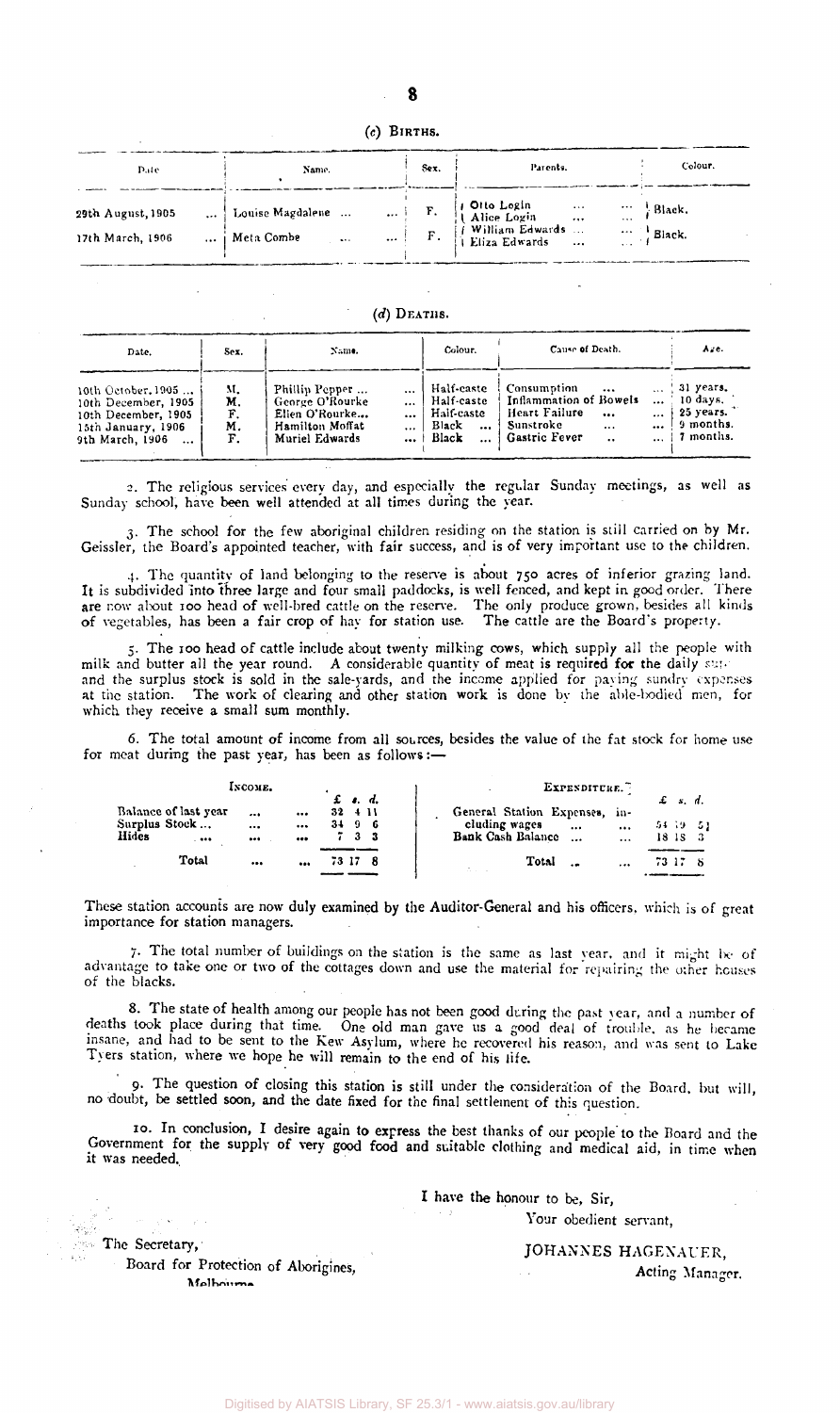# APPENDIX IV.

Mission Station, Lake Tyers,

To the Acting Secretary, B.P.A. 31st July, 1906.

SIR,

I have the honour to forward the Annual Report on this station for the year ended 30th June, 1906.

1. The number of aboriginals attending the station has been as follows:-

|                   |                     | 1905. |         |          |                |          |          | 1906.    |         |          |          |
|-------------------|---------------------|-------|---------|----------|----------------|----------|----------|----------|---------|----------|----------|
|                   |                     |       | Lowest. |          | <b>Highest</b> |          |          |          | Lowest. |          | Highest. |
| July              | $. \bullet \bullet$ |       | 42      |          | 42             | January  | $\cdots$ |          | 48      |          | 48       |
| August            |                     |       | 40      | $\cdots$ | 43             | February | $\cdots$ |          | 46      |          | 49       |
| Septembe <b>r</b> | $\cdots$            |       | 43      |          | 43             | March    |          | $\cdots$ | 49      | $\cdots$ | -50      |
| October           | $\cdots$            |       | 44      |          | 44             | April    | $\cdots$ |          | 49      |          | 49       |
| November          |                     |       | 37      |          | 43             | Max<br>  |          | $\cdots$ | 43      |          | -15      |
| December          |                     |       | 43      |          | 48             | June     |          |          | 51      |          | 52       |

2. There have been no births or marriages.

The deaths were as follow :—

| Date.                                   | Sex.     | Name.                                            | Colour.    | Cause of Death.                                                | Age.                     |
|-----------------------------------------|----------|--------------------------------------------------|------------|----------------------------------------------------------------|--------------------------|
| 5th August, 1905<br>29th December, 1905 | F.<br>F. | Euphemia Johnson<br><br>Martha Perry<br>$\cdots$ | Half-caste | Black  Diarrhœa<br><br><br>Peritonitis<br>$\cdots$<br>$\cdots$ | 6 months.<br>  32 years. |

3. Religious services have been held daily both morning and evening. The children were also taught daily in Bible knowledge by Miss E. Bulmer. The State school is under the care of Miss Chappell, who is an efficient teacher. On the 13th inst., being Arbor Day for this district, the children were put through various exercises, music, elocution, and physical exercises. They also planted two oriental plane trees. The children were also regaled with cakes and buns. The ceremony was quite unique in the history of our station.

4. The reserve consists of 4,000. acres of third-class land. We cultivate about 16 acres, six of which were under oats for hay. The crop was very good, the yield being about ten tons. There is also a large orchard, well stocked with fruit trees, chiefly apples and pears. The crop last season was a fair one. None were sold, as we supplied the aborigines with the fruit. There was also two acres planted with potatoes, and about three-quarters of an acre with vegetables. The aborigines were supplied with potatoes twice a week till they were exhausted.

5. The stock on the reserve at present consists of 33 head of mixed cattle and 135 sheep. During the year 10 head of cattle have been slaughtered and 24 sheep.

|                                                                               | Інсомв.                                                                                                                                                                  |                                  |                                                                |                                                                                   |                                                 |                 | EXPRNDITURE.                                                                                                                                                                                                     |                                     |                            |                                  |
|-------------------------------------------------------------------------------|--------------------------------------------------------------------------------------------------------------------------------------------------------------------------|----------------------------------|----------------------------------------------------------------|-----------------------------------------------------------------------------------|-------------------------------------------------|-----------------|------------------------------------------------------------------------------------------------------------------------------------------------------------------------------------------------------------------|-------------------------------------|----------------------------|----------------------------------|
| $\mathbf{r}$<br>$\bullet$<br>$\bullet$<br>$\bullet$<br>$\bullet$<br>$\bullet$ | To Balance<br>$\cdots$<br>Sale of Sheepskins<br>Sale of Wool<br>$\cdots$<br>Sale of Skins<br><br>Rovalty on Sleepers<br>Sale of Skins<br>$\cdots$<br>Sale of Lambs' Wool | <br><br><br><br>$\cdots$<br><br> | <br><br><br><br><br><br><br>£<br>8<br>19<br>$\mathbf{2}$<br>15 | $\cdot$ $\cdot$ $\cdot$ $\cdot$<br>5 <sub>15</sub><br>8<br>-3-<br>0<br>7 16<br>33 | d.<br>-4<br>$^{\circ}$<br>18<br>- 0<br>- 3<br>9 | $\bullet$<br>., | By Wages<br><br>$\cdots$<br>$\cdots$<br><br>Butchers' account for Meat<br>$\cdots$<br>Cartage, Advertising, and Coach Fares<br>Ironmongery and General Stores<br>$\cdots$<br>Balance<br><br>$\cdots$<br>$\cdots$ | 6.<br>10-11-<br>$\mathbf{2}$<br>37. | s.<br>S<br>10 S<br>$+18$ 5 | $\mathcal{U}$<br>- 0<br>$\Omega$ |
|                                                                               | Total                                                                                                                                                                    |                                  | <br>61                                                         | 8                                                                                 |                                                 |                 | Total<br><br>$\cdots$                                                                                                                                                                                            | 61                                  |                            |                                  |

Part of the above has been audited by the Auditor-General up to 18th February, 1906.

6. The total number of buildings on the station is  $17$ . One house has been built during the year. As several aboriginals have come from Ramahyuck saying they have leave to remain, a few more houses will be required for their accommodation.

7. The employment of the men has been principally suckering and thinning the wattle trees. It is hoped that there will be a return of several tons of wattle bark this season. Under Mr. Howe, the men have been kept steadily at work, fences have been renewed, and other necessary work attended to. Mr. Frank Bulmer has contributed his share to the work. I may here remark that all the houses have been put into thorough repair. The furniture supplied (for which I have to thank the Board) was distributed among the various houses. The blacks expressed themselves quite satisfied, as their bouses look more like a home.

11626. **B**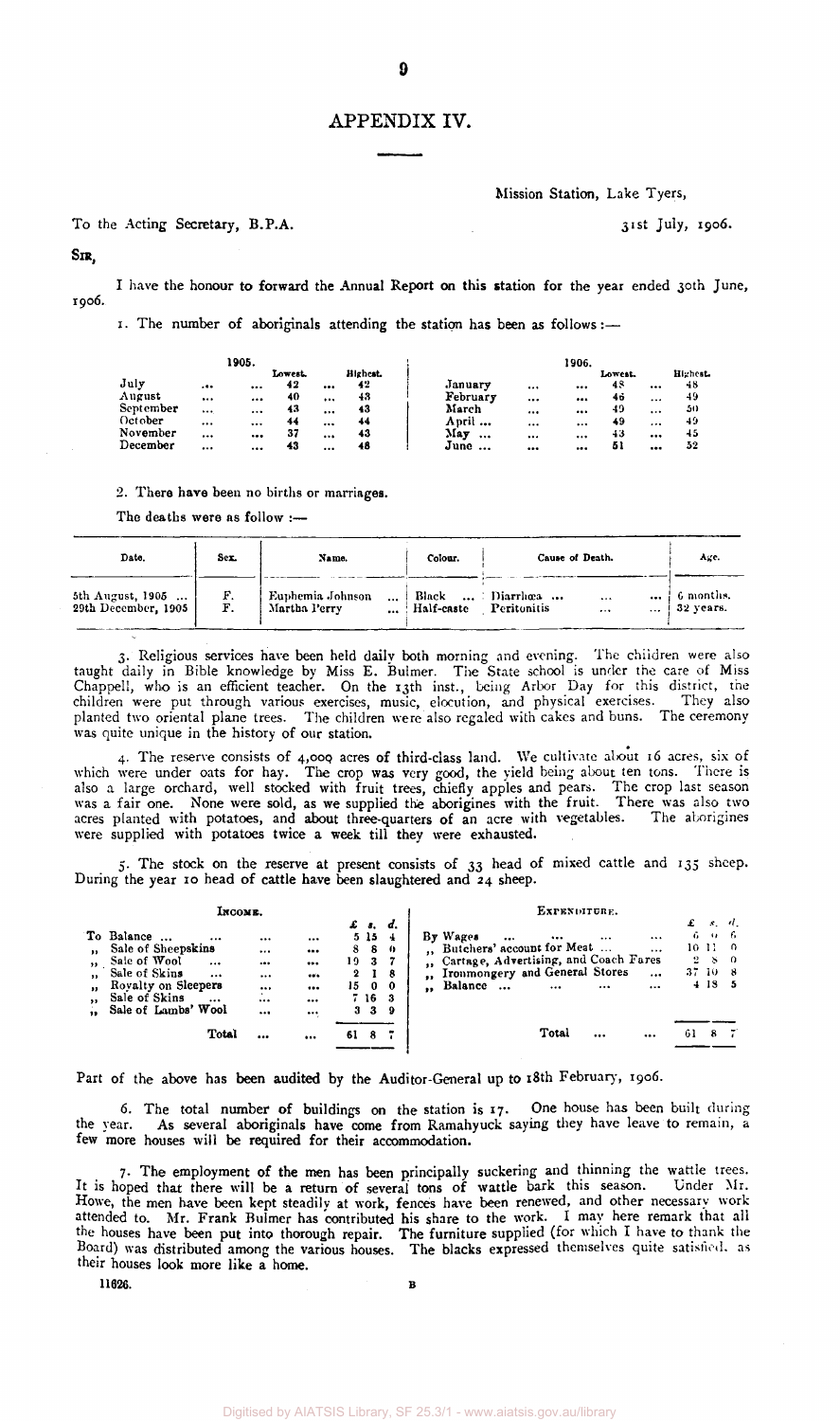8. The aborigines still hunt native game. Those who are not regularly employed hunt the wallaby for their skins, for which they obtain a good price. The men who work regularly are supplied with meat daily. They do not get much fish out of the lake, as the fishermen take most of the fish during the five months of legal fishing.

9. The drinking evil has not been so bad as heretofore, though there have been several cases of drunkenness, but they do not bring strong drink to the station.

10. The annual supply of clothing was distributed at Easter. All the goods were of suitable quality. I have to thank the Board on behalf of the aborigines for the clothing supplied. The food supply was all of good quality.

11. The general health of the station is very good. The two deaths which occurred during the year give no indication as to the health of the station, as one was a half-caste woman who came to the station to recoup after a serious operation; she had only been here a fortnight when she died of peritonitis. The other death was a child of six months of age, and of a delicate frame

I have the honour to be. Sir,

Your most obedient servant,

JOHN BULMER.

#### APPENDIX V.

Woodford, 24th July, 1906.

SIR,

In accordance with instructions, I beg to furnish the following report of the state and condition of the blacks at Framlingham Station for the year ending 30th June, 1906.

The number of blacks attending the station for each month during the past twelve months was :-July, 20; August, 20; September, 18; October. 18; November, 16; December, 19; January, 17; February, 19; March, 18; April, 16; May, 19; June, 19.

There was one death, that of an aboriginal named John Brown, on the 9th December, 190 from old age. With the exception of two, all the half-castes coming under the operation of the law are still on the station, under the usual certificates, these having been struck off the ration list on 31st December last.

Religious services are held on the station each Sunday for the blacks, and are well attended. The interior of the building used for worship was painted and renovated by the blacks during the year. No other religious instruction is given to the children. Secular education is obtained at the State school, Purnim, 2 miles distant, and is satisfactory.

The Station Reserve contains 500 acres of poor-quality land. The fences, which were in disrepair, have been put in order, and the reserve is now secure, permanently watered, and divided into ten paddocks, and occupied as follows:—" General Reserve," 212 acres ; Mrs. Brown, 80 $\frac{1}{2}$  acres ; Wm. Good, 84 acres; John Wyselaskie, 84 acres; Frank Clark, 40 acres. The persons named take in cattle to graze from the public, and also have a few head of stock of their own. No cultivation is carried on by the blacks, as the land is unsuitable.

There are three head of cattle on the reserve belonging to the Board, but are not now milking. Two head of young cattle were sold during the year, and the amount,  $\mathcal{L}_4$ , forwarded for payment in the usual way, on 18th September, 1905.

There are six cottages on the station, all continually inhabited, and are kept in a fair state of cleanliness, but are now falling into a state of disrepair, owing to being very old. The blacks devote most of their time in hunting rabbits to obtain the skins, which find a ready sale, whilst the women devote most of their time to basket-making, and by this means obtain a little money.

The blacks live soberly, and there has not been a case of drunkenness for a long time.

The rations and clothes supplied by the Board have been good, and have given satisfaction to the people.

I have the honour to be, Sir,

Your obedient servant,

The Acting Secretary, E. G. SHOEBRIDGE. Board for Protection of Aborigines, Melbourne.